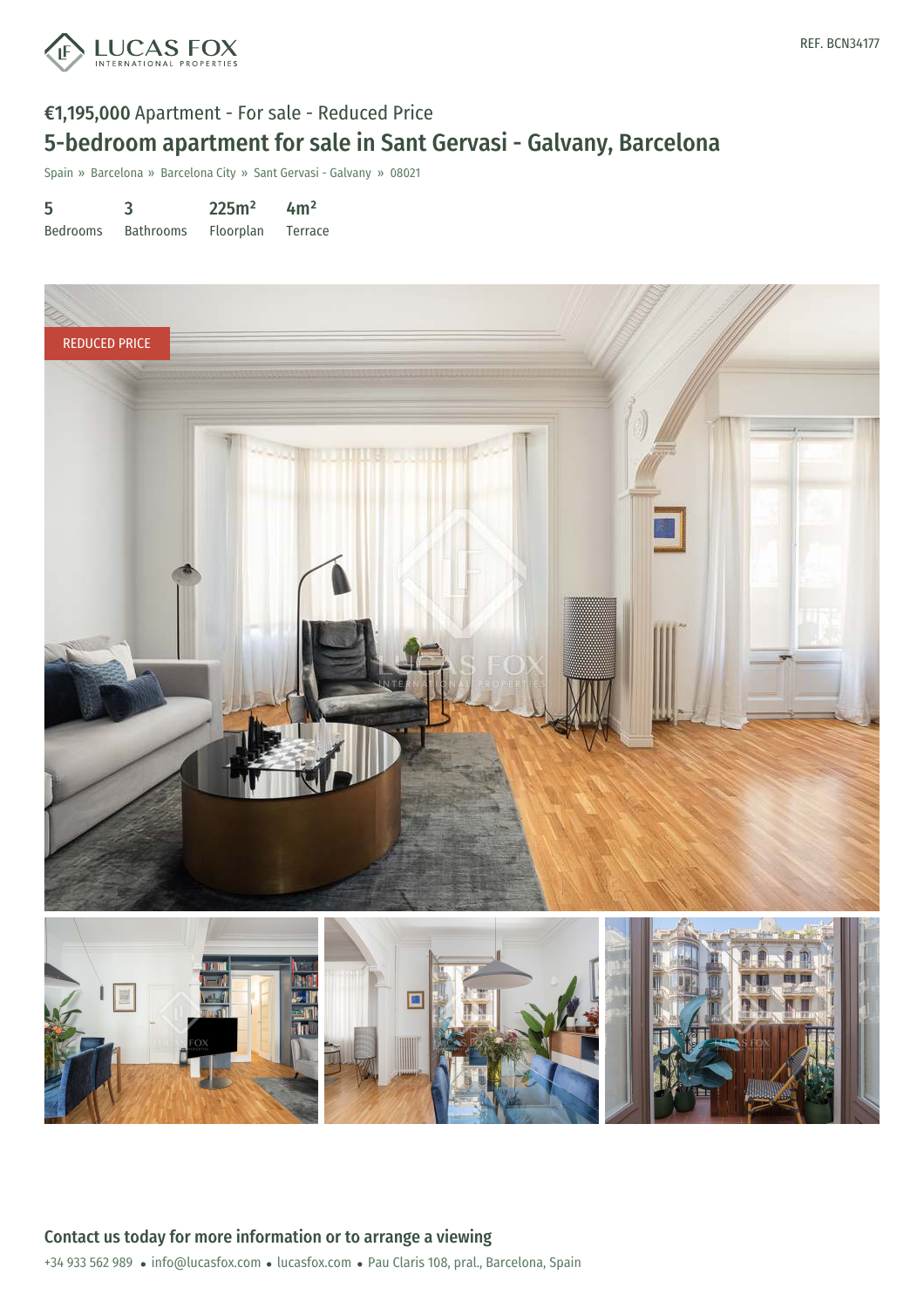

## €1,195,000 Apartment - For sale - Reduced Price 5-bedroom apartment for sale in Sant Gervasi - Galvany, Barcelona

Spain » Barcelona » Barcelona City » Sant Gervasi - Galvany » 08021

| 5               | 3                | 225m <sup>2</sup> | 4m <sup>2</sup> |
|-----------------|------------------|-------------------|-----------------|
| <b>Bedrooms</b> | <b>Bathrooms</b> | Floorplan         | Terrace         |

### OVERVIEW

## Fabulous 5-bedroom apartment with 2 balconies, gym and sauna for sale on the third floor of a beautiful building on Carrer Muntaner, Barcelona.

Fabulous apartment on the third floor of a beautiful building on Carrer Muntaner. The house has an area of 205 m² on the floor plan and is registered as 183 m².

Upon entering, we find an open hall that separates the day and night areas.

To the left, a wide corridor leads us to the day area, consisting of a large living-dining room overlooking Carrer Muntaner and with access to a pleasant balcony. The dining room leads to a fully fitted kitchen that was recently refurbished. Leaving the kitchen and returning to the wide corridor, we find a nice double bedroom.

In the central area of the home, there is a second double bedroom, outside a wellkept patio. Next to this, there is a room fitted out as a dressing room, with access to the laundry room overlooking the patio and 2 complete bathrooms.

To the right of the entrance hall, we discover the night area, made up of two other bedrooms, one of which has been converted into a gym. The master suite is made up of 2 large rooms: the office and library area and the bedroom. The bedroom has access to a quiet and sunny balcony with space to place a small table. The master suite has a complete bathroom with a sauna.

The entire property enjoys gas heating with vintage radiators and heating and air conditioning by ducts. The flat benefits from natural wood parquet flooring and high coffered ceilings.

Do not hesitate to contact us for more information.



#### [lucasfox.com/go/bcn34177](https://www.lucasfox.com/go/bcn34177)

Mountain views, Concierge service, Gym, High ceilings, Natural light, Period Building, Period features, Wooden flooring, Communal terrace, Modernist building, Air conditioning, Alarm, Balcony, Built-in wardrobes, Double glazing, Equipped Kitchen, Exterior, Heating, Library, Near international schools, Pet-friendly, Renovated, Transport nearby, Utility room, Walk-in wardrobe